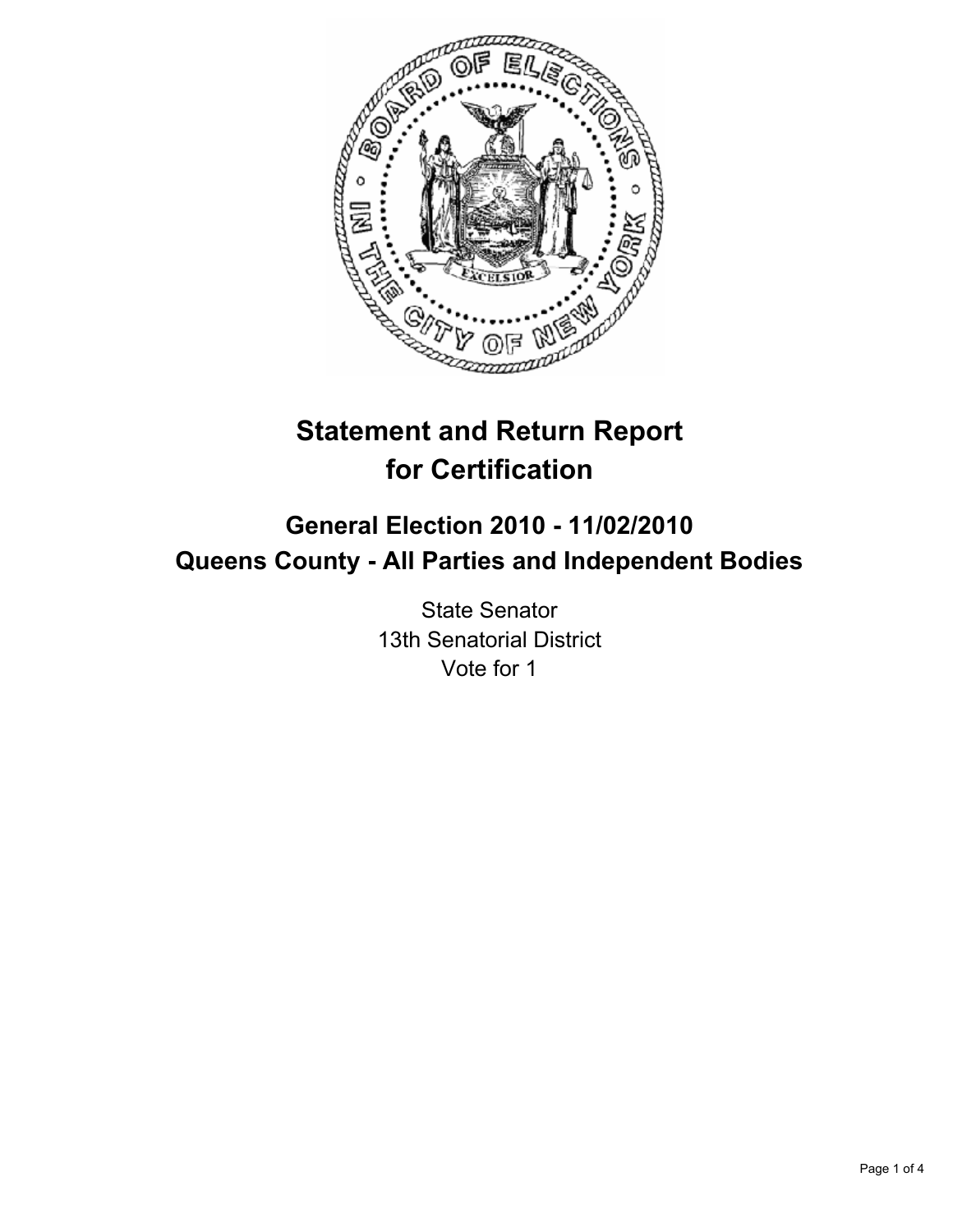

### **Assembly District 34**

| PUBLIC COUNTER                    | 11,555       |
|-----------------------------------|--------------|
| <b>EMERGENCY</b>                  | $\mathbf{0}$ |
| ABSENTEE/MILITARY                 | 203          |
| <b>AFFIDAVIT</b>                  | 175          |
| <b>Total Ballots</b>              | 12,005       |
| JOSE R PERALTA (DEMOCRATIC)       | 7,382        |
| RICHARD LA SALLE (REPUBLICAN)     | 1,961        |
| RICHARD LA SALLE (INDEPENDENCE)   | 149          |
| RICHARD LA SALLE (CONSERVATIVE)   | 219          |
| JOSE R PERALTA (WORKING FAMILIES) | 853          |
| ANDRES GARCIA (WRITE-IN)          | 1            |
| ANYBODY ELSE (WRITE-IN)           | 1            |
| <b>BROXNOTHE (WRITE-IN)</b>       | 1            |
| JASON CHIN-FATT (WRITE-IN)        | 1            |
| MOYA (WRITE-IN)                   | 1            |
| NO NAME (WRITE-IN)                | 3            |
| STEWIE GRIFFIN (WRITE-IN)         | 1            |
| <b>Total Votes</b>                | 10,573       |
| Unrecorded                        | 1,432        |

#### **Assembly District 35**

| <b>PUBLIC COUNTER</b>             | 10,095 |
|-----------------------------------|--------|
| <b>EMERGENCY</b>                  | 0      |
| ABSENTEE/MILITARY                 | 222    |
| <b>AFFIDAVIT</b>                  | 137    |
| <b>Total Ballots</b>              | 10,494 |
| JOSE R PERALTA (DEMOCRATIC)       | 7,740  |
| RICHARD LA SALLE (REPUBLICAN)     | 926    |
| RICHARD LA SALLE (INDEPENDENCE)   | 107    |
| RICHARD LA SALLE (CONSERVATIVE)   | 77     |
| JOSE R PERALTA (WORKING FAMILIES) | 364    |
| NO NAME (WRITE-IN)                | 2      |
| TONY AVELLA (WRITE-IN)            | 1      |
| <b>Total Votes</b>                | 9,217  |
| Unrecorded                        | 1,277  |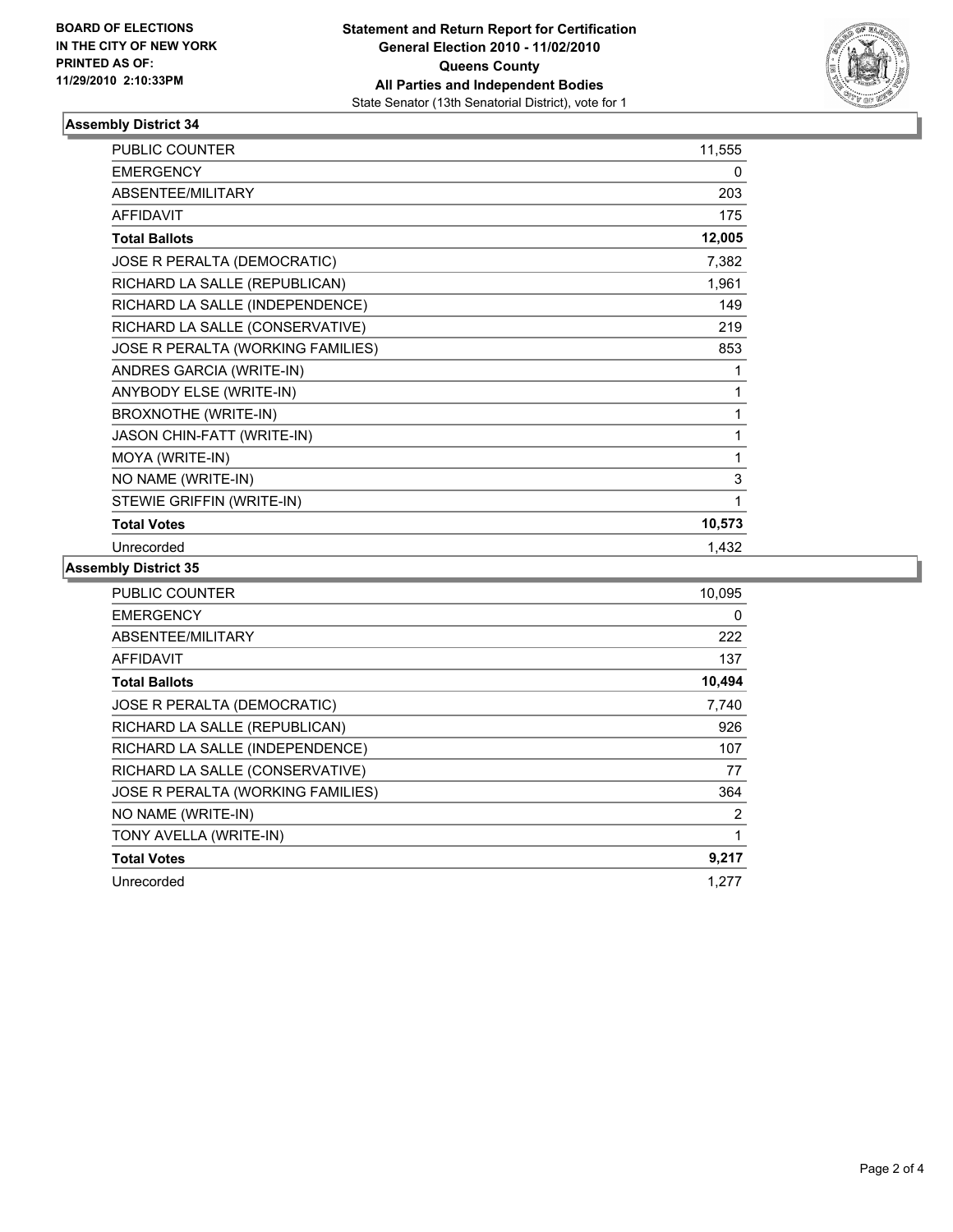

#### **Assembly District 36**

| PUBLIC COUNTER                    | 77 |
|-----------------------------------|----|
| <b>EMERGENCY</b>                  | 0  |
| ABSENTEE/MILITARY                 | 4  |
| <b>AFFIDAVIT</b>                  | 4  |
| <b>Total Ballots</b>              | 85 |
| JOSE R PERALTA (DEMOCRATIC)       | 46 |
| RICHARD LA SALLE (REPUBLICAN)     | 25 |
| RICHARD LA SALLE (INDEPENDENCE)   | 0  |
| RICHARD LA SALLE (CONSERVATIVE)   | 4  |
| JOSE R PERALTA (WORKING FAMILIES) | 2  |
| <b>Total Votes</b>                | 77 |
| Unrecorded                        | 8  |

**Assembly District 39**

| <b>PUBLIC COUNTER</b>             | 9,918  |
|-----------------------------------|--------|
| <b>EMERGENCY</b>                  | 3      |
| ABSENTEE/MILITARY                 | 125    |
| <b>AFFIDAVIT</b>                  | 123    |
| <b>Total Ballots</b>              | 10,237 |
| JOSE R PERALTA (DEMOCRATIC)       | 6,874  |
| RICHARD LA SALLE (REPUBLICAN)     | 1,255  |
| RICHARD LA SALLE (INDEPENDENCE)   | 119    |
| RICHARD LA SALLE (CONSERVATIVE)   | 137    |
| JOSE R PERALTA (WORKING FAMILIES) | 701    |
| AMY GOODMAN (WRITE-IN)            | 1      |
| JOE GIRARDI (WRITE-IN)            | 1      |
| <b>JOHN SABINI (WRITE-IN)</b>     | 1      |
| MICHELE OBAMA (WRITE-IN)          | 1      |
| NO NAME (WRITE-IN)                | 11     |
| POPEYE (WRITE-IN)                 | 1      |
| SOPHIO YUM (WRITE-IN)             | 1      |
| SPONGE BOB (WRITE-IN)             | 1      |
| <b>Total Votes</b>                | 9,104  |
| Unrecorded                        | 1,133  |